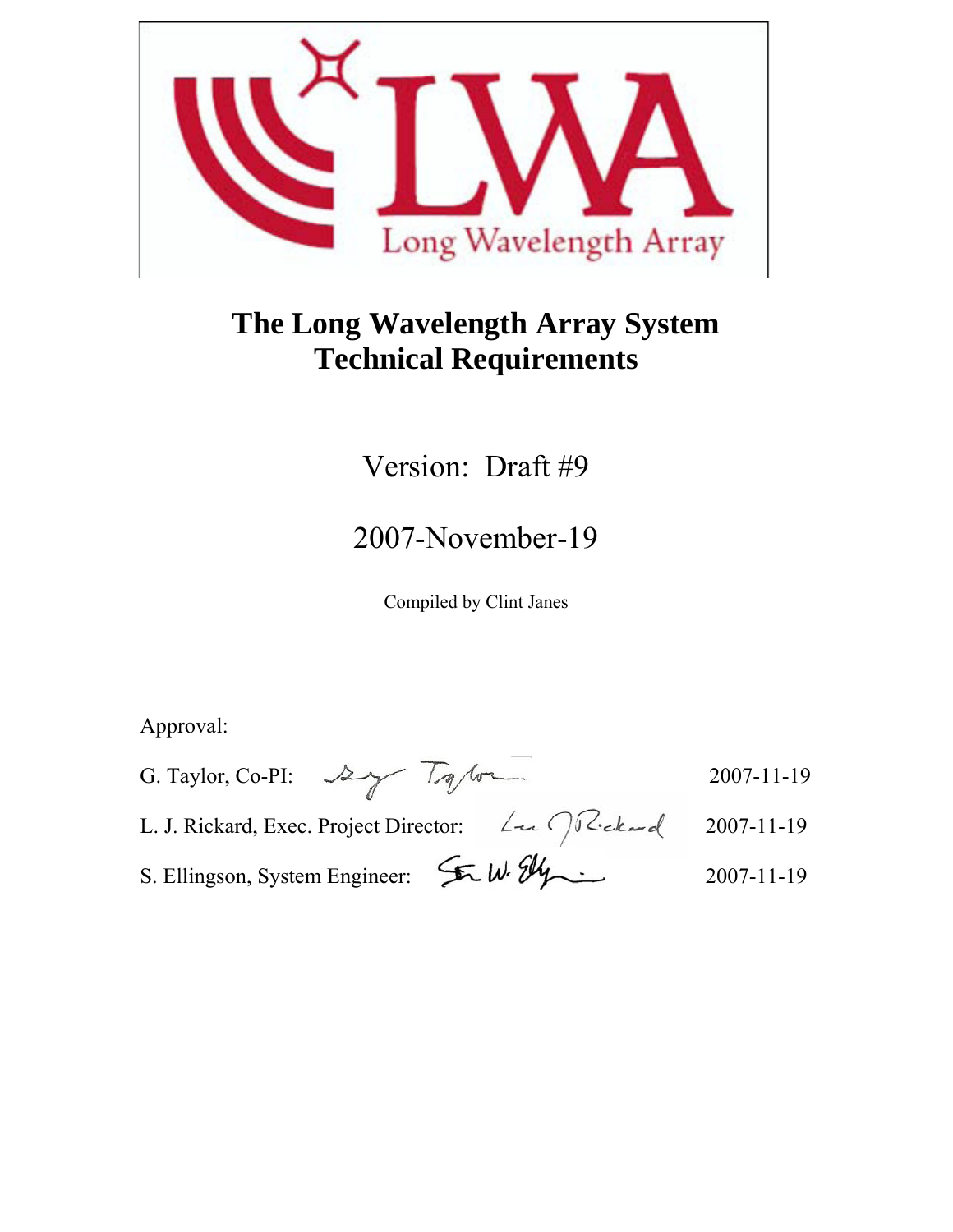## Change Record:

| Version  | Date             | Affected         | Ref                | Remarks          |
|----------|------------------|------------------|--------------------|------------------|
|          |                  | Section(s)       |                    |                  |
| Draft #1 | 2007-07-25       | Original version |                    |                  |
| Draft #2 | 2007-08-21       | Re-write         |                    | Bring more in    |
|          |                  |                  |                    | line with [4],   |
|          |                  |                  |                    | other documents  |
| Draft #3 | 2007-08-27       | All              | e-mail 2007-       | Incorporate SE's |
|          |                  |                  | 08-23              | comments         |
| Draft #4 | 2007-10-10       | Table            | Sys Arch           | Added 2 tunings  |
| Draft #5 | 2007-10-16       | All              | e-mail 2007-       | Incorporate SE's |
|          |                  |                  | 10-12, Sta         | comments;        |
|          |                  |                  | Arch V0.6,         | reference new    |
|          |                  |                  | Sci Reqm Oct       | versions of Sci  |
|          |                  |                  | 11                 | Reqm, Sta Arch.  |
| Draft #6 | $2007 - 11 - 6$  | All              |                    | Respond to       |
|          |                  |                  |                    | Review           |
|          |                  |                  |                    | comments by      |
|          |                  |                  |                    | Ellingson        |
| Draft #7 | $2007 - 11 - 10$ | Table 1, 2       | <b>SRD V2.1, 8</b> | Requirements     |
|          |                  |                  | Nov '07            | modified.        |
| Draft #8 | $2007 - 11 - 14$ | Table 2          | SRD V2.2, 13       | No. beams        |
|          |                  |                  | Nove '07           | changed          |
| Draft #9 | 2007-11-19       | All              | e-mails            | Incorporate      |
|          |                  |                  |                    | comments from    |
|          |                  |                  |                    | Ellingson and    |
|          |                  |                  |                    | Taylor           |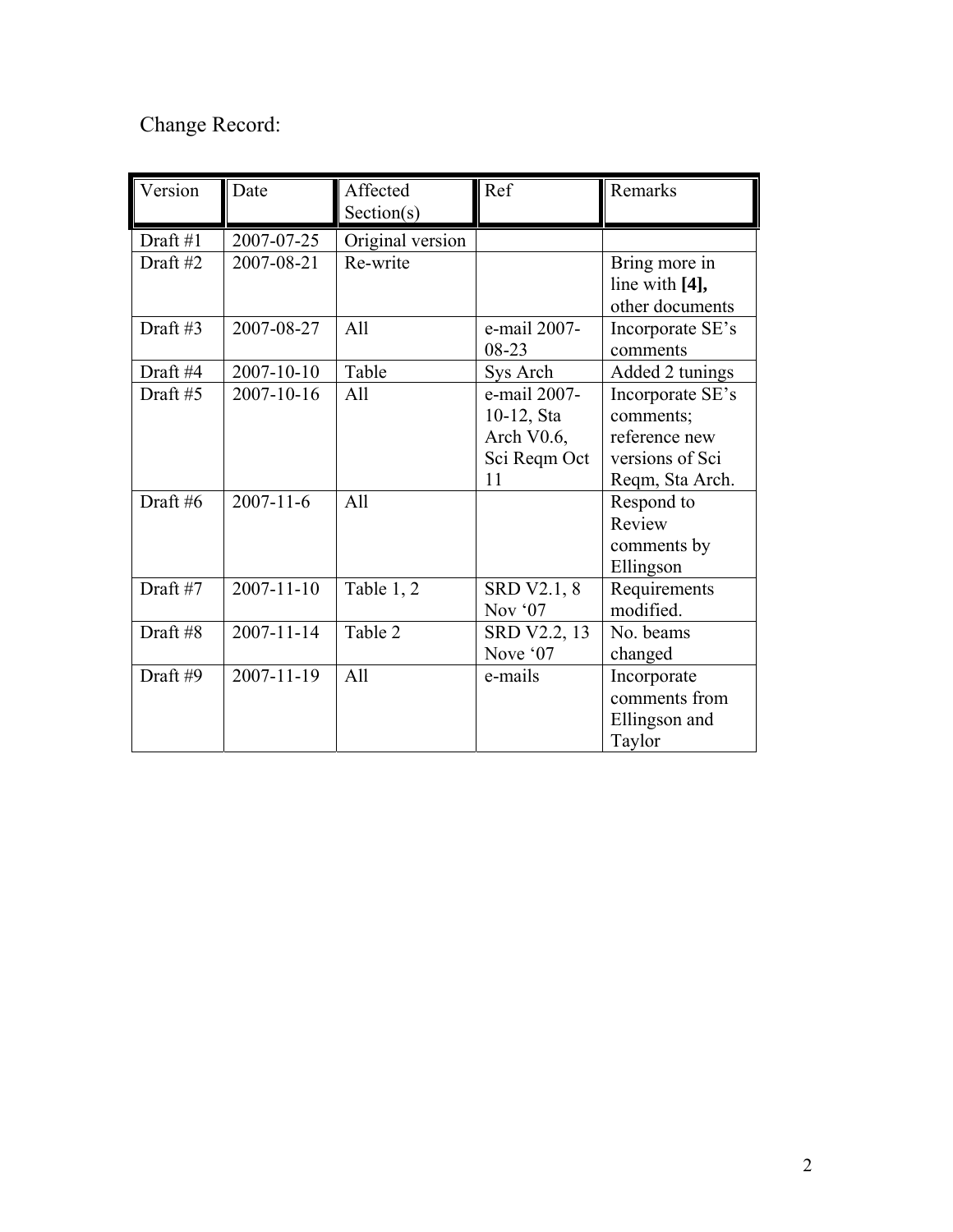#### **1. Purpose and Scope**

This document lists the technical, environmental, and product assurance requirements necessary for the LWA to perform the required science. The intent is for the system requirements to flow down from the scientific requirements **[1]** where ever possible, so that changes and shortfalls in meeting system requirements can be traced to a specific scientific requirement and the impact on science then assessed. In turn, the system requirements flow down to individual product specifications. The LWA Project is described in the LWA Overview **[2]**, and the Station Architecture document **[4].** 

Requirements are to be verified using inspection, analysis, test, or simulation during the design phase where possible, and during science commissioning where necessary. Where requirements are not met, Waivers (RFW) may be requested during the design phase and Deviations may be requested (RFD) during the verification and acceptance procedures. Temporary RFWs and RFDs are anticipated during the LWA-1+ preproduction construction phase. Verification of requirements and RFW and RFD procedures are described in the Product Assurance Requirements, Chapter 11 **[3]**.

#### Acronyms

| <b>BW</b>  | Bandwidth (frequency)                                              |
|------------|--------------------------------------------------------------------|
| DR         | Dynamic Range                                                      |
| <b>EMC</b> | Electromagnetic Compatibility                                      |
| <b>FOV</b> | Field of View                                                      |
| G.N.D.     | Galactic Noise Dominance                                           |
| LAS        | Largest Angular Scale                                              |
| <b>LWA</b> | Long Wavelength Array                                              |
| LWA-N      | LWA station; eg, LWA-1 is Station No. 1                            |
| $LWA-1+$   | Initial pre-production construction phase consisting of LWA-1 plus |
|            | portions of LWA-2 and LWA-3                                        |
| LWIA-9     | Long Wavelength Intermediate Array with 9 antennas (min for        |
|            | calibration)                                                       |
| $LWIA-16$  | Long Wavelength Intermediate Array with 16 antennas (core)         |
| <b>MCS</b> | Monitor and Control System                                         |
| ns         | nanosecond                                                         |
| <b>RFI</b> | Radio Frequency Interference                                       |
| <b>RFD</b> | <b>Request for Deviation</b>                                       |
| <b>RWD</b> | Request for Waiver                                                 |
| <b>TBC</b> | To Be Confirmed                                                    |
| <b>TBD</b> | To Be Determined                                                   |
| Ζ          | Zenith angle; ie, angle measured from zenith                       |

#### 1.2 Definitions

• **Science Requirements**: Physical metrics such as # of beams,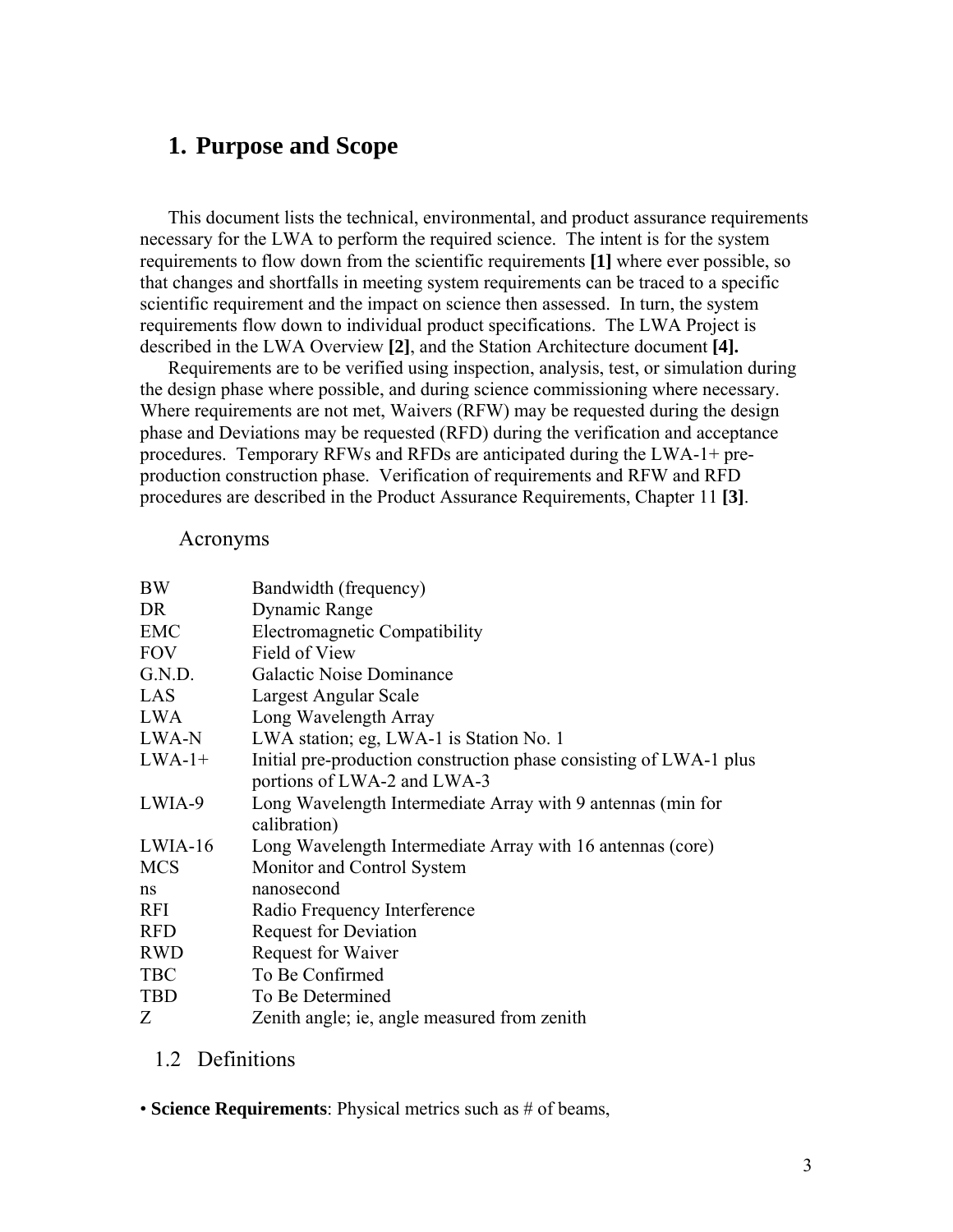bandwidth, time-frequency resolution, etc. that must be achieved to meet science goals

- **Calibration Requirements:** Physical metrics to meet calibration goals.
- **Operations Requirements:** Physical metrics to meet operations goals

• **Technical Requirements**: Architecture- & design-independent engineering metrics such as station dimensions, receiver temperature, dynamic range, etc. that are needed to meet:

- Science requirements
- Calibration requirements
- Operations requirements
- "Best practice" engineering requirements (e.g., environmentals)
- Program requirements; e.g., cost, timeframe, other resource constraints
- **Specifications**: Technical requirements further constrained initially by
- a choice of architecture, and ultimately by performance/cost studies.

#### 1.3 Requirements numbering

Requirements are given an alphanumeric ID to aid tracking to parent and subordinate requirements. The form is XX-N-R where

XX designates the type of requirement (TR is "technical requirement", PA is "product assurance", and EN is "environmental"),

N is an alphanumeric identifier consisting of a serial number and, in some cases, a letter where a requirement has multiple parts, and

R designates revision level. All requirements start at revision level A; revision letters are A understood in this document and not shown.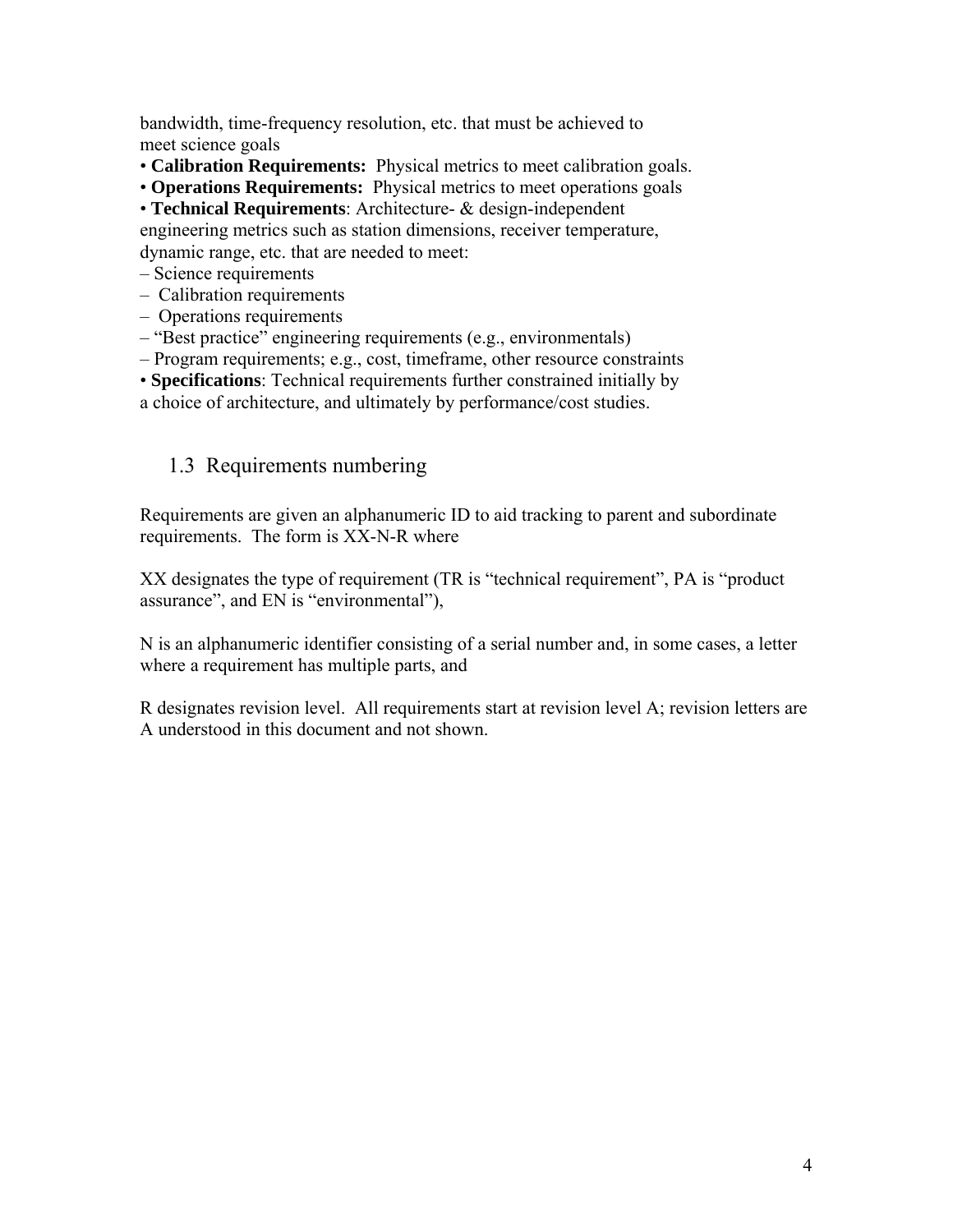### **2. System Technical Requirements (Table 1)**

| <b>Number</b> | Requirement                                    | <b>Value</b> (for $[v_{min}, v_{max}]$ when | <b>Science Requirement [1]</b> | <b>Construction</b> |                             |
|---------------|------------------------------------------------|---------------------------------------------|--------------------------------|---------------------|-----------------------------|
|               |                                                | stated)                                     |                                |                     | Phase Impacted <sup>1</sup> |
| $TR-1A$       | Min Frequency Range <sup>2</sup> , $v_1$       | 20 MHz Required                             | Same as [1]                    |                     | all                         |
|               |                                                | 3 MHz Desired                               | Same                           |                     |                             |
| $TR-1B$       | Max Frequency Range <sup>2</sup> , $v_u$       | 80 MHz Required                             | Same                           |                     | all                         |
|               |                                                | 88 MHz Desired                              |                                |                     |                             |
| $TR-2$        | Instantaneous BW per beam,                     | 8 MHz Required                              | Same                           |                     |                             |
|               | $\Delta v_{\rm max}$                           | 50 MHz Desired                              |                                |                     |                             |
|               |                                                | 8 MHz Required                              | Same                           |                     | III                         |
|               |                                                | >50 MHz Desired                             |                                |                     |                             |
| $TR-3$        | Minimum channel width, $\Delta v_{\text{min}}$ | $\leq$ 100 Hz Required                      | Same                           |                     | all                         |
|               |                                                | 10 Hz Desired                               |                                |                     |                             |
| $TR-4$        | Angular Resolution @ 80 MHz,                   | $\leq$ 16" Required                         | Same                           |                     |                             |
|               | $\theta$                                       | $\leq$ <sup>2</sup> Required                | Same                           |                     | III                         |
|               |                                                | $\leq$ 1" Desired                           |                                |                     |                             |
| TR-5A         | Minimum Temporal Resolution,                   | 10 ms Required                              | Same                           |                     | all                         |
|               | narrowband, $\Delta \tau_N^3$                  | 0.1 ms Desired                              |                                |                     |                             |
| $TR-5B$       | Minimum Temporal Resolution,                   | 20 nsec                                     | Product of 50 MHz max BW from  |                     | all                         |
|               | wideband, $\Delta \tau_{W}$                    |                                             | $TR-2$                         |                     |                             |

<span id="page-4-0"></span><sup>&</sup>lt;sup>1</sup> Construction phases currently include I: LWA-1+ (LWA-1 plus  $\frac{1}{2}$  LWA-2 and  $\frac{1}{2}$  LWA-3), II: LWIA-9 and LWIA-16, and III: the full LWA

<span id="page-4-1"></span><sup>&</sup>lt;sup>2</sup> Domain Requirements [3]. These are requirements which say over what domain other requirements must be enforced. For LWA the domains are time, frequency, and space, where space implies pointing direction.

<span id="page-4-2"></span><sup>&</sup>lt;sup>3</sup> Narrowband and Wideband are explained in [3], 4.6.1 & 4.6.2, but basically data taking is halted with Wideband while data are readout, while Narrowband runs continuously albeit at less bandwidth.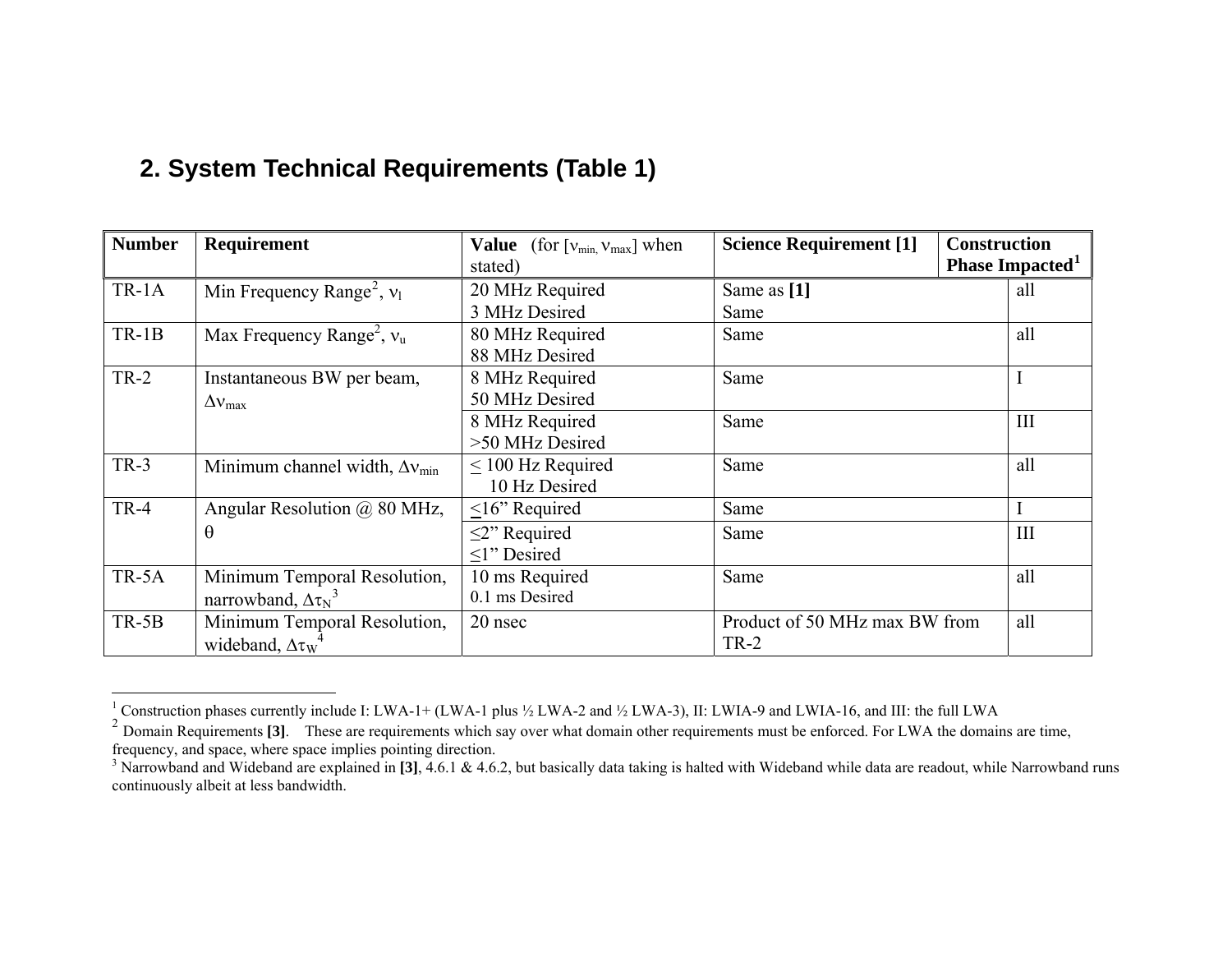| $TR-6$        | Primary Beam HPBW, PBW @               | $2^{\circ}$ Required                        | Same                                | all         |
|---------------|----------------------------------------|---------------------------------------------|-------------------------------------|-------------|
|               | <b>80 MHz</b>                          | $>2^{\circ}$ Desired                        |                                     |             |
| $TR-7$        | Largest Angular Scale, LAS @           | 1 <sup>°</sup> Required                     | Same                                | III         |
|               | <b>80 MHz</b>                          | $2^{\circ}$ Desired                         |                                     |             |
| TR-8A         | <b>Longest Baseline</b>                | 50 km Required                              | Same                                | $\mathbf I$ |
|               |                                        | 400 km Required                             | Same                                | III         |
|               |                                        | 600 km Desired                              |                                     |             |
| TR-8B         | <b>Shortest Baseline</b>               | 20 km Required                              | Same                                |             |
|               |                                        | 200 m Required                              | Same                                | III         |
|               |                                        | 100 m Desired                               |                                     |             |
| <b>TR-9</b>   | Sensitivity <sup>4</sup> , $\sigma$    | 25 mJy Required                             | Same                                |             |
|               |                                        | 1 mJy Required                              | Same                                | III         |
|               |                                        | $\leq$ 1 mJy Desired                        |                                     |             |
| <b>TR-10A</b> | <b>Tsys</b>                            | $\geq 6$ dB required $\geq 10$ dB less      | [3], 3.2, [5]                       | all         |
|               |                                        | than G.N.D. desired                         |                                     |             |
| <b>TR-11A</b> | Polarization                           | Dual circular for each tuning $\frac{1}{5}$ | Same                                | all         |
| <b>TR-11C</b> | Dipoles per stand                      | Two                                         | Implied by polarization requirement | all         |
| TR-12         | Zenith Angle Coverage <sup>2</sup> , Z | $\leq 60^{\circ}$ required                  | Same                                | all         |
|               |                                        | $\leq$ 74 <sup>o</sup> desired              |                                     |             |
| <b>TR-13A</b> | Simultaneous fully independent         | 3 Required                                  | Same                                |             |
|               | spatial and frequency beams            | 4 Required                                  | Same                                | III         |
|               |                                        | $\geq$ 7 Desired                            |                                     |             |
|               |                                        |                                             |                                     |             |
|               |                                        |                                             |                                     |             |
|               |                                        |                                             |                                     |             |
| <b>TR-14A</b> | Configuration                          | 2D array                                    | Same                                | all         |
|               |                                        |                                             |                                     |             |

<span id="page-5-0"></span><sup>&</sup>lt;sup>4</sup> See Science Requirements for more detail

<span id="page-5-1"></span> $<sup>5</sup>$  See TR-13B</sup>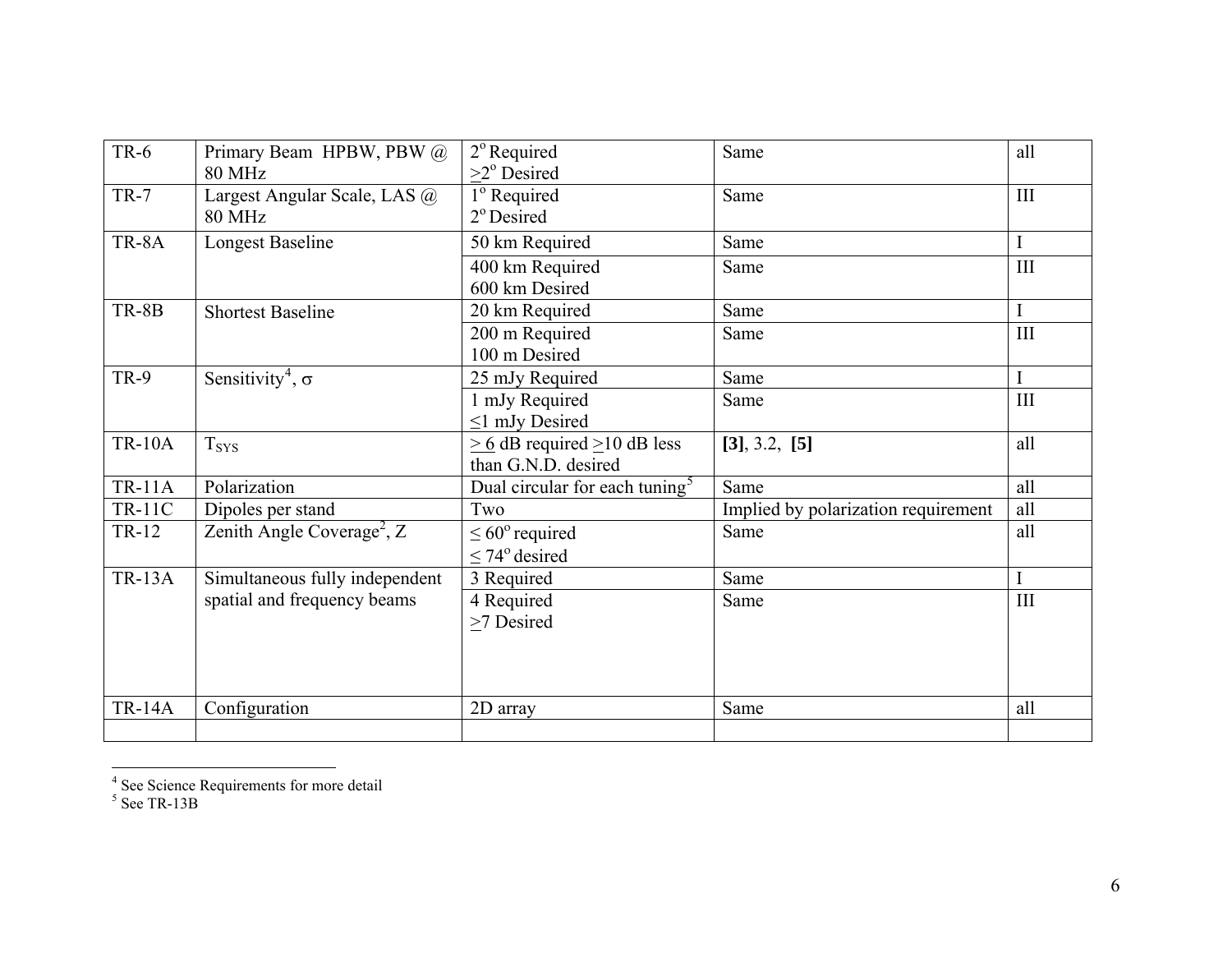| $TR-14B$      | Geometry                            | 1 station $+$ 2 partially-<br>populated "outriggers"                             | Same                               |              |
|---------------|-------------------------------------|----------------------------------------------------------------------------------|------------------------------------|--------------|
|               |                                     | $9 - 16$ stations                                                                |                                    | $\mathbf{I}$ |
|               |                                     | 53 stations Required<br>>53 stations Desired                                     | Same                               | III          |
| <b>TR-14D</b> | Number of stands per station, $N_a$ | $\geq$ 256                                                                       | Calibrate-ability [3, 6], 2.2      | all          |
| <b>TR-14E</b> | <b>Station dimensions</b>           | Elliptical, 100 m major axis                                                     | Constrained by TR-6, $[3]$ , 2.2   | all          |
| TR-15         | Lifetime                            | Maintainability for $\geq$ 15 years                                              | Same, [4], Chapter 5 & 7           | all          |
| TR-16         | Operations                          | User friendly, open                                                              | Same                               | all          |
| TR-17         | (Reserved)                          |                                                                                  |                                    |              |
| TR-19         | Max integration time <sup>2</sup>   | 8 h                                                                              | Implied by sensitivity requirement | all          |
| TR-21         | Monitor & Control                   | Remote operation, diagnosis                                                      | [3], 6                             | all          |
| TR-23         | Calibration, ionosphere             | Remove refractive effects of<br>ionosphere for aperture<br>synthesis imaging     | $[3]$ , 9.1                        | II, III      |
| <b>TR-24A</b> | RFI mitigation                      | Ability to observe in presence<br>of RFI                                         | $[3]$ , 9.3; [4], Chapter 5.       | all          |
| <b>TR-24C</b> | Electromagnetic Compatibility       | RF from LWA electronics not<br>to interfere with EVLA or<br>cause self-interfere | [4]                                | all          |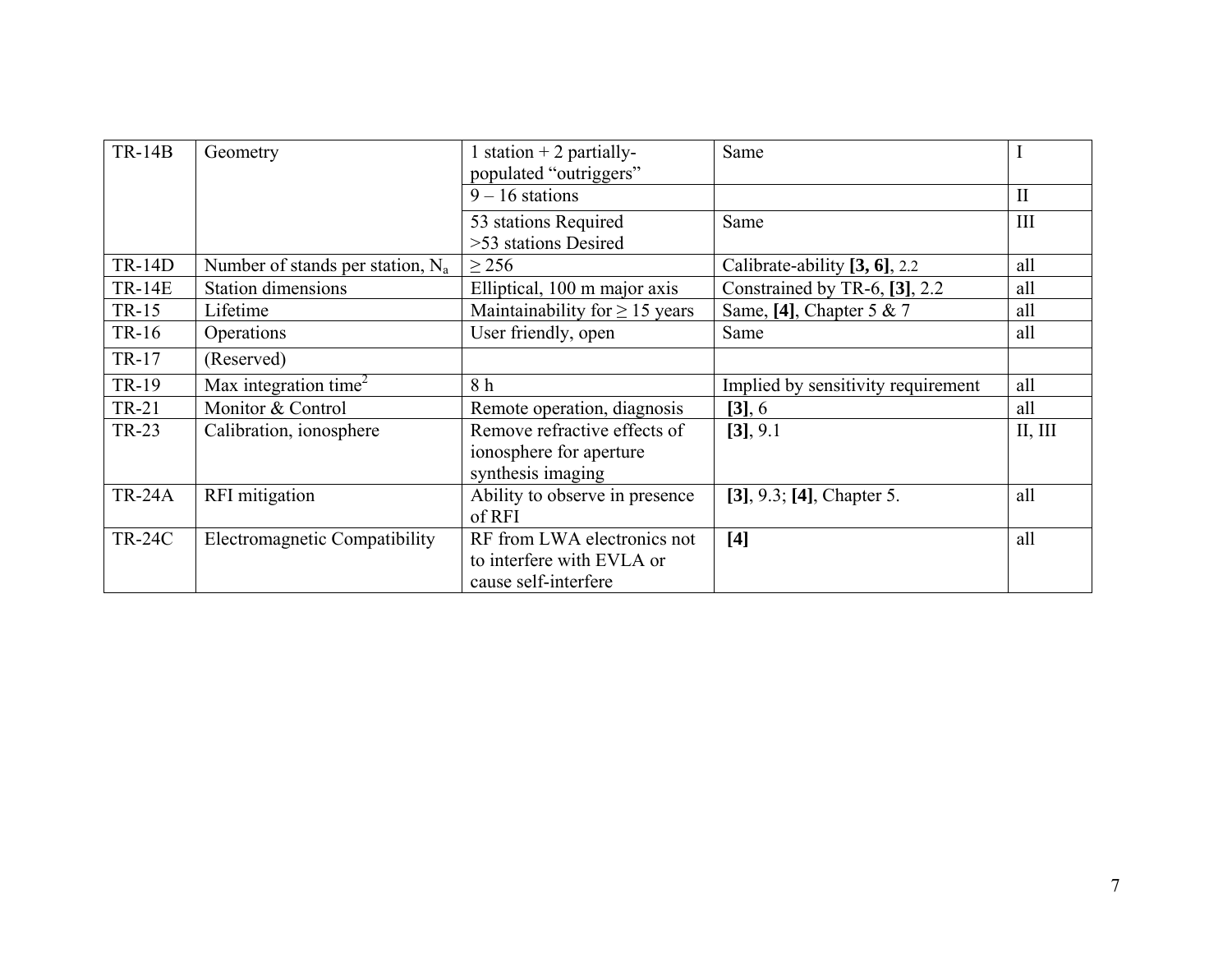# **3. System Environmental Requirements (Table 2).[6](#page-7-0)**

| $EN-1A$ | <b>Outside Temperature</b> | Equipment exposed to weather<br>shall operate normally in<br>temperatures of -20 F to 110 F<br>with daily temperature swings<br>as high as 55 F                                                                                                                                          | [4] Chapter 9 | all |
|---------|----------------------------|------------------------------------------------------------------------------------------------------------------------------------------------------------------------------------------------------------------------------------------------------------------------------------------|---------------|-----|
| $EN-1B$ | Temperature survival       | Survive temperatures from -50<br>F to 122 F.                                                                                                                                                                                                                                             | [4] Chapter 9 | all |
| $EN-1C$ | Inside Temperature change  | Inside temperature shall be<br>maintained at a setpoint $+/- 1F$                                                                                                                                                                                                                         | [4] Chapter 9 | all |
| $EN-1D$ | Inside Temperature         | Set point shall be adjustable<br>from 65 $F$ to 75 $F$                                                                                                                                                                                                                                   | [4] Chapter 9 | all |
| $EN-2A$ | Precipitation              | Equipment exposed to the<br>weather shall survive without<br>damage:<br>Rain falling at the rate of up to<br>$6^{\prime\prime}$ hr<br>A single rainfall of up to 2".<br>A snowfall of up to 2'<br>Hail up to 1 cm in diameter<br>Ice loading of up to 1"<br>followed by a wind of 35 mph | [4] Chapter 9 | all |
| $EN-2B$ | Precipitation drainage     | Site drainage shall provide for<br>a 2" rain over a 20 minute<br>period                                                                                                                                                                                                                  | [4] Chapter 9 | all |

<span id="page-7-0"></span>6 From **[4]**, Chapter 9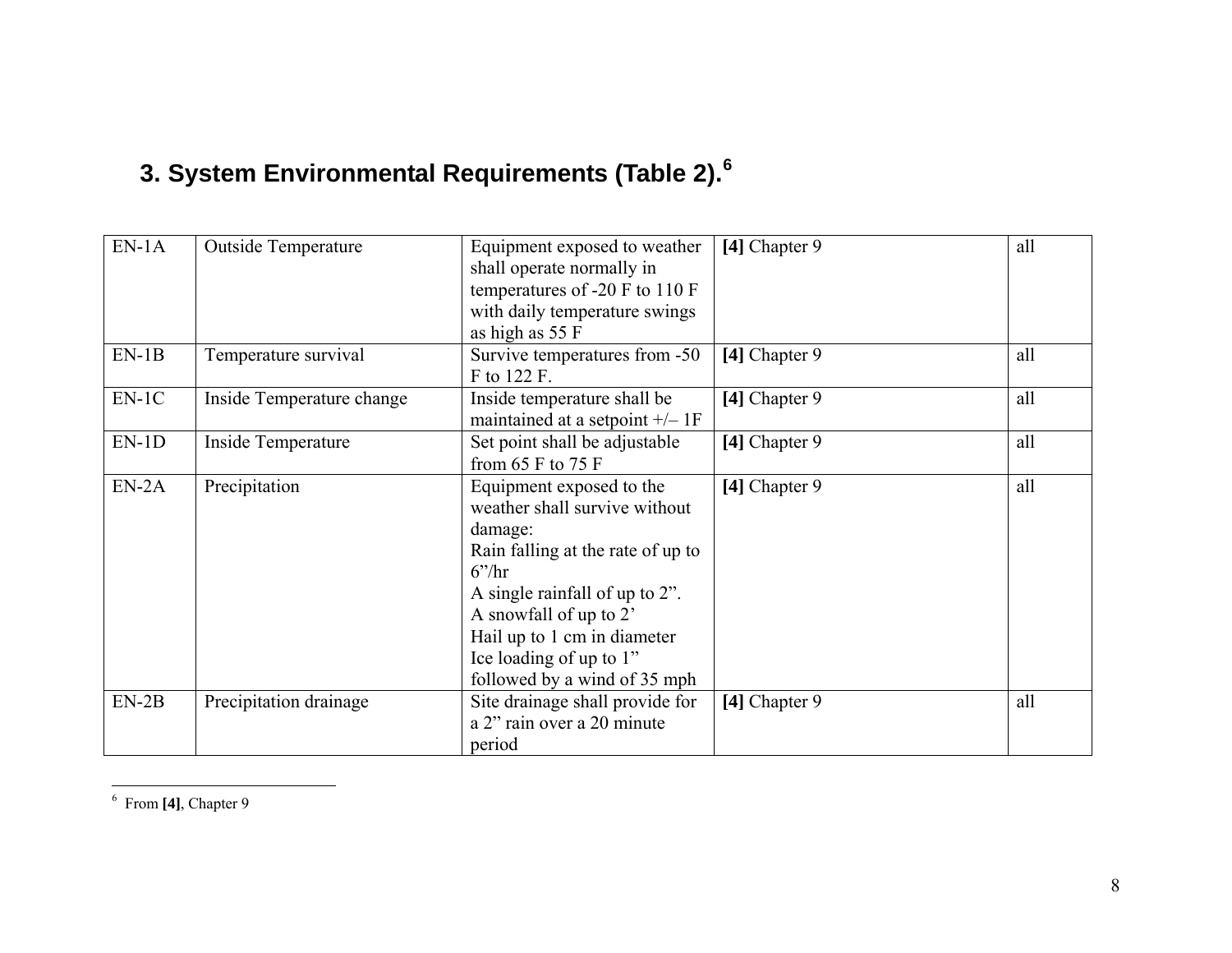| $EN-3A$ | Relative humidity outside  | Equipment exposed to the<br>weather shall operate normally<br>in RH of 10% to 90%                                                                                                                                                                            | [4] Chapter 9 | all |
|---------|----------------------------|--------------------------------------------------------------------------------------------------------------------------------------------------------------------------------------------------------------------------------------------------------------|---------------|-----|
| $EN-3B$ | Relative humidity survival | Survive RH of 5% to 99%.                                                                                                                                                                                                                                     | [4] Chapter 9 | all |
| $EN-3C$ | Relative humidity inside   | Not permitted to fall below<br>20% in shelter                                                                                                                                                                                                                | [4] Chapter 9 | all |
| $EN-4A$ | Wind                       | Equipment exposed to weather<br>shall survive horizontal winds<br>up to 80 mph and 3 second<br>gusts up to 100 mph, and<br>vertical winds up to 40 mph.<br>Force of wind shall be<br>calculated for an altitude of no<br>more than 3500' above sea<br>level. | [4] Chapter 9 | all |
| $EN-4B$ | Wind erosion               | Structures shall be protected<br>from wind erosion.                                                                                                                                                                                                          | [4] Chapter 9 | all |
| $EN-5$  | Dust                       | The shelter shall reduce the<br>particulate count to <200,000<br>particles per cubic foot of a<br>size 0.5 micron and larger, or<br>1000 particles per cubic foot of<br>a size 5.0 micron and larger.                                                        | [4] Chapter 9 | all |
| $EN-6$  | Solar UV                   | Equipment exposed to solar<br>radiation shall be selected that<br>have a lifetime of 15 years.                                                                                                                                                               | [4] Chapter 9 | all |
| $EN-7A$ | Fauna                      | The LWA site shall be<br>protected by a fence selected to<br>defend against cattle and                                                                                                                                                                       | [4] Chapter 9 | all |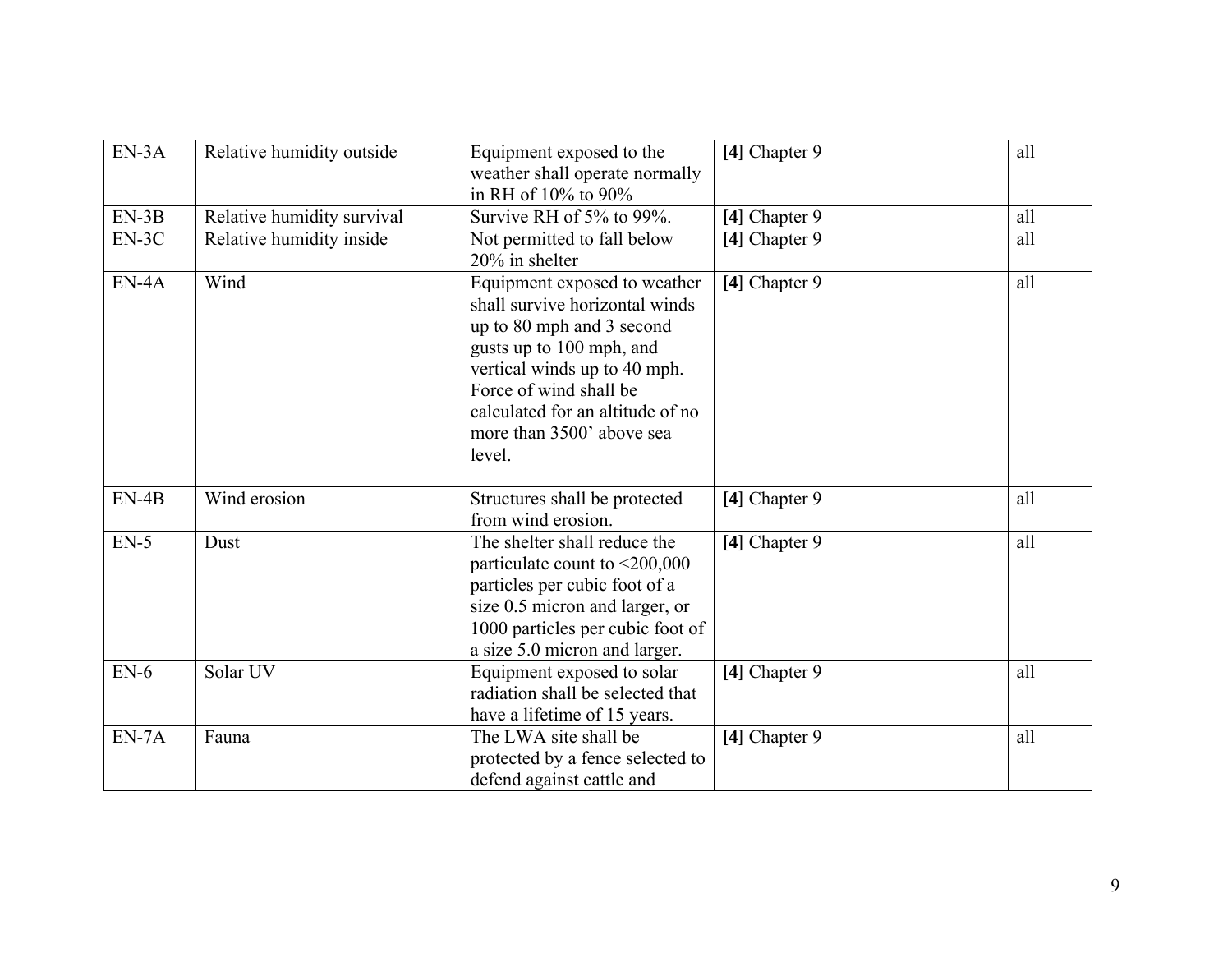|         |             | antelope, with at least one 12'<br>metal and hinged gate.<br>Outside cables shall be<br>protected by plastic conduit.<br>Conduit entries shall be sealed.<br>Crawl spaces, crevices, voids<br>shall be avoided. Where<br>unpreventable, ingress shall be<br>blocked by screens or gnaw-<br>resistant materials to keep out<br>insects and bats. There shall<br>be no overhangs on the shelter<br>or other buildings. |               |     |
|---------|-------------|----------------------------------------------------------------------------------------------------------------------------------------------------------------------------------------------------------------------------------------------------------------------------------------------------------------------------------------------------------------------------------------------------------------------|---------------|-----|
| $EN-7B$ | Fauna       | The outside structures shall<br>survive without damage the<br>alighting of a 4 lb bird.                                                                                                                                                                                                                                                                                                                              | [4] Chapter 9 | all |
| $EN-8$  | Flora       | Spiney plants that can cause<br>injury shall be cleared from<br>walkways.                                                                                                                                                                                                                                                                                                                                            | [4] Chapter 9 | all |
| $EN-9$  | Seismology  | LWA equipment shall survive<br>without damage horizontal and<br>vertical accelerations to be<br>expected in a magnitude 3.5<br>earthquake as rated by USGS.                                                                                                                                                                                                                                                          | [4] Chapter 9 | all |
| $EN-10$ | Lightning   | Equipment shall be protected<br>IAW NFPA 760 or other more<br>stringent standard                                                                                                                                                                                                                                                                                                                                     | [4] Chapter 9 | all |
| $EN-11$ | Environment | Select equipment for power<br>efficiency                                                                                                                                                                                                                                                                                                                                                                             | [4] Chapter 9 | all |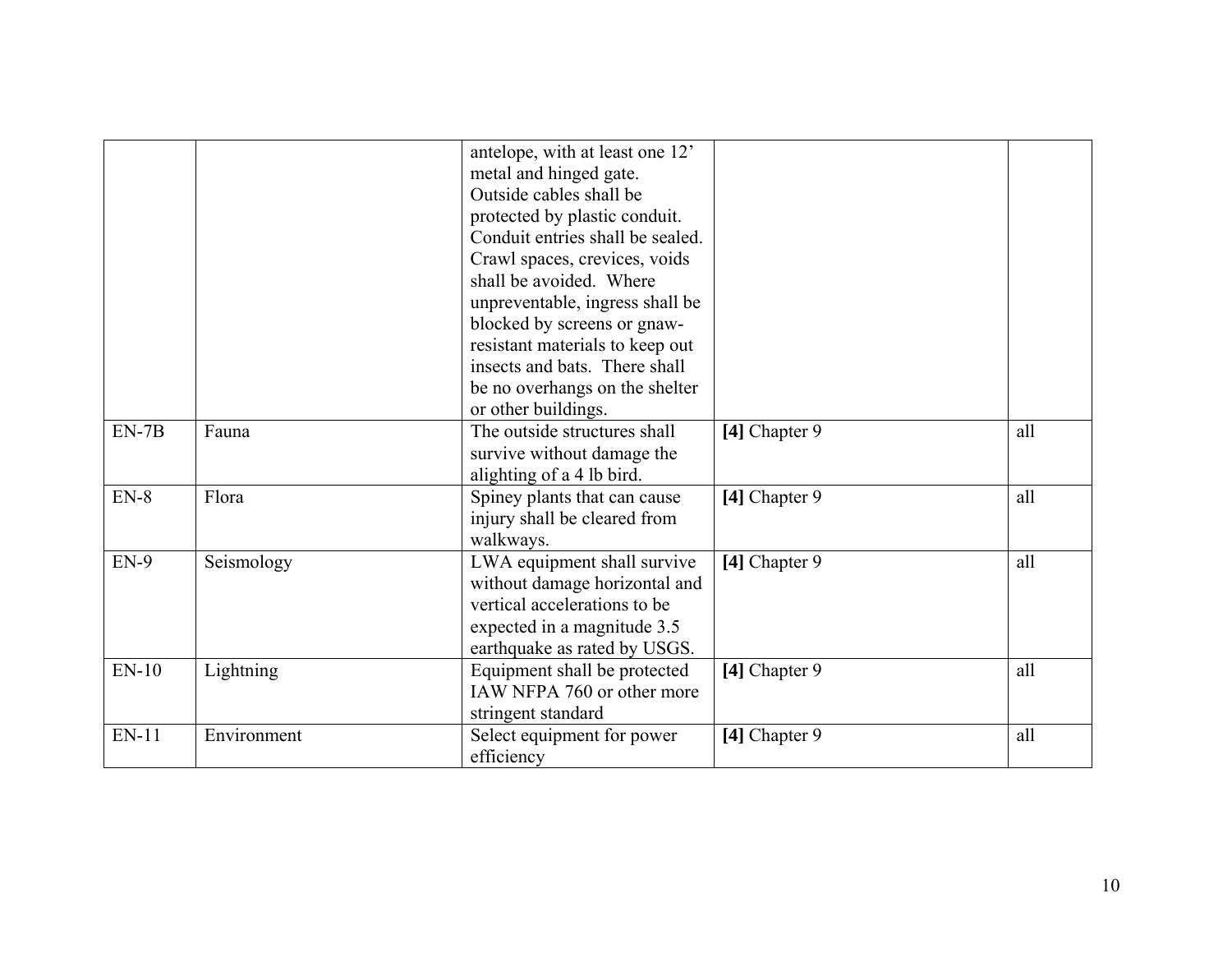## **4. System Product Assurance Requirements (Table 3)[7](#page-10-0)**

| $PA-1$ | PA program                         | The project shall conduct a                            | [4] Chapter 1 | all     |
|--------|------------------------------------|--------------------------------------------------------|---------------|---------|
|        |                                    | <b>Product Assurance Program</b>                       |               |         |
| $PA-2$ | Documentation                      | LWA documentation shall be<br>sufficient to facilitate | [4] Chapter 2 | $all^8$ |
|        |                                    | understanding, procurement,                            |               |         |
|        |                                    | qualification, maintenance (to                         |               |         |
|        |                                    | include repair), operation,                            |               |         |
|        |                                    | revision, and even duplication                         |               |         |
|        |                                    | of the design at a later date, if                      |               |         |
|        |                                    | necessary.                                             |               |         |
| $PA-3$ | <b>Configuration Management</b>    | LWA products shall be                                  | [4] Chapter 3 | all     |
|        |                                    | uniquely identified and labeled                        |               |         |
| $PA-4$ | Pre-production reviews             | An SSR, PDR, and CDR shall                             | [4] Chapter 4 | all     |
|        |                                    | be conducted for each                                  |               |         |
|        |                                    | construction phase                                     |               |         |
| $PA-5$ | Design practice                    | Good design and workmanship                            | [4] Chapter 5 | $all^8$ |
|        |                                    | practice as defined in various                         |               |         |
|        |                                    | industry standards                                     |               |         |
| PA-6   | <b>Electrostatic Discharge</b>     | Work places shall establish                            | [4] Chapter 5 | $all^8$ |
|        | protection                         | ESD procedures, as necessary                           |               |         |
| $PA-7$ | <b>Interface Control Documents</b> | ICDs shall define interfaces                           | [4] Chapter 6 | all     |
|        |                                    | between products as required                           |               |         |
|        |                                    | by System Engineer                                     |               |         |
|        |                                    |                                                        |               |         |

<span id="page-10-0"></span><sup>&</sup>lt;sup>7</sup> Since LWA-1+ is a pre-production construction phase, PA requirements may need to be modified; see Overview section of Product Assurance document [4].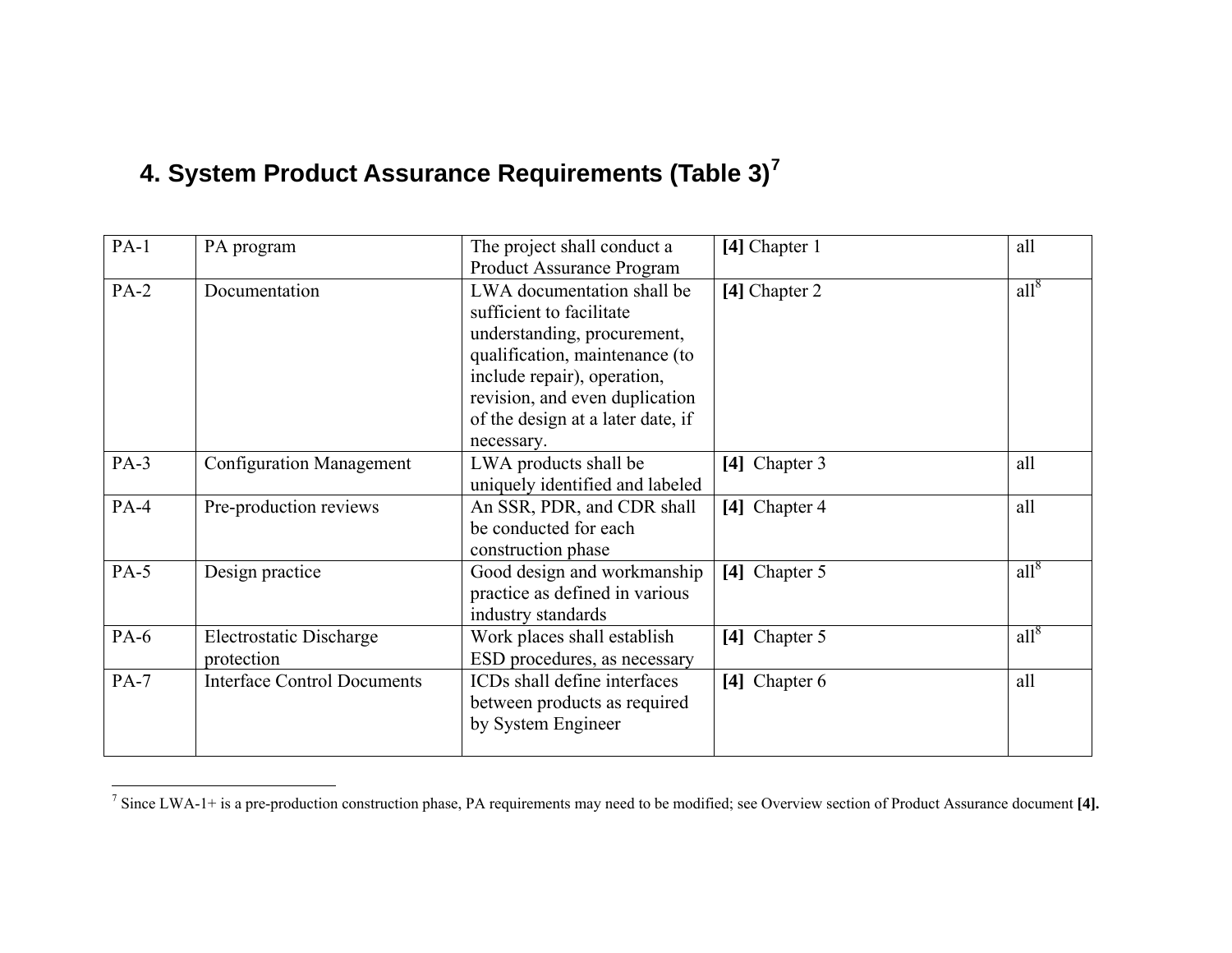| PA-8A  | Reliability                 | Maximize reliability through<br>design, workmanship,<br>inspection, calibration,<br>maintainability                                                                        | [4] Chapter 7        | $all^8$ |
|--------|-----------------------------|----------------------------------------------------------------------------------------------------------------------------------------------------------------------------|----------------------|---------|
| $PA-9$ | Manufacturing procedures    | Adequate reviews, SoWs,<br>specifications shall be prepared                                                                                                                | [4] Chapter 10       | $all^8$ |
| PA-10  | Verification and acceptance | All requirements are to be<br>verified. Each unit to be<br>accepted                                                                                                        | [4] Chapter 11       | $all^8$ |
| PA-11  | Shipping and storage        | All equipment to be designed<br>to survive shipping and storage<br>requirements                                                                                            | [4] Chapter 12       | $all^8$ |
| PA-12  | Safety                      | Safety hazards to be<br>minimized and those<br>remaining identified                                                                                                        | [4] Chapter 13       | all     |
| PA-13  | Equipment safety            | Shelter shall self-protect:<br>Power shall be shut off in the<br>event of fire or HVAC failure<br>independent of computer<br>software, and remote<br>notification provided | [4] Chapter 13 and 8 | all     |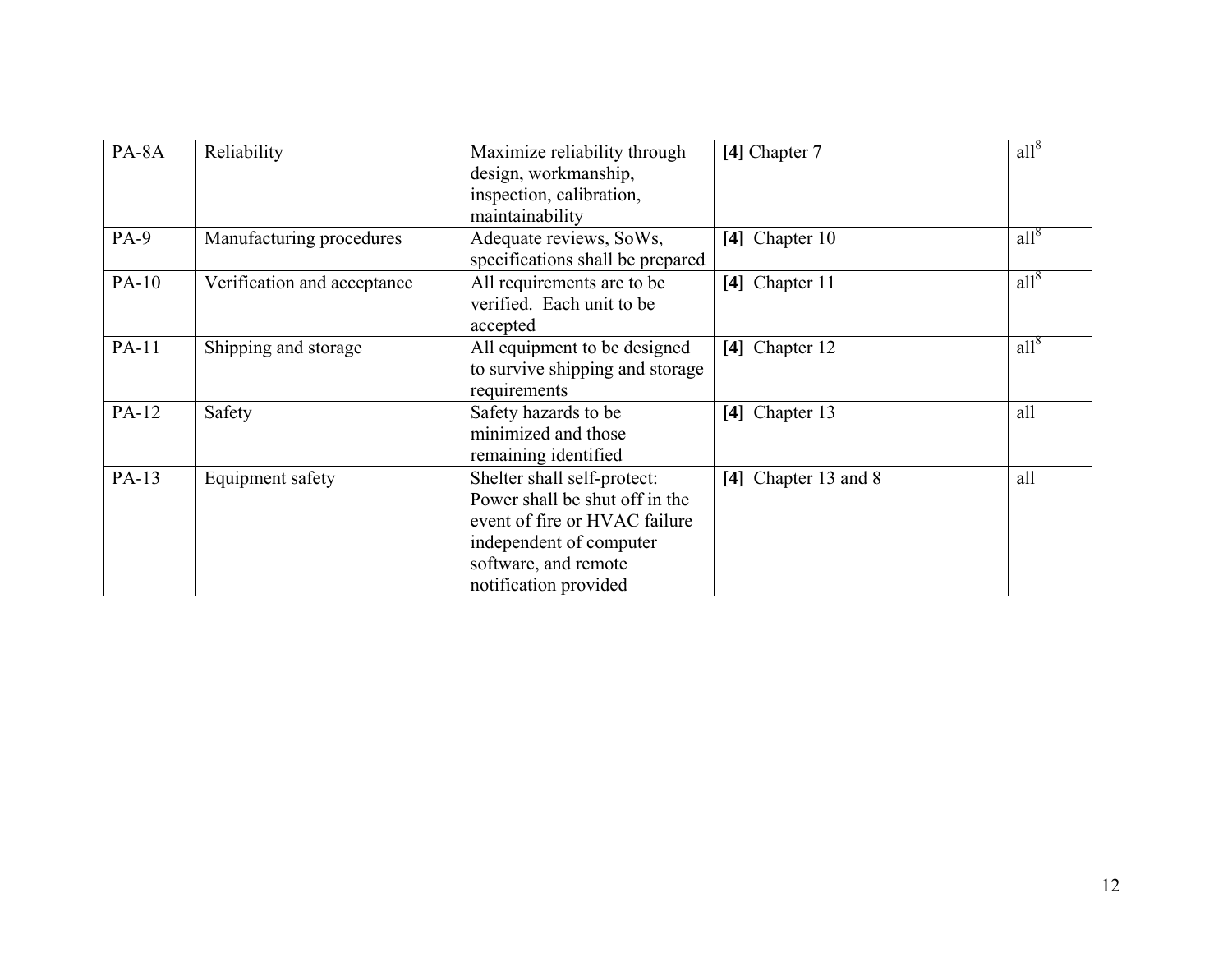## **5. System Requirements to be Determined or Confirmed (Table 4)[8](#page-12-0)**

| $TR-4$        | Angular Resolution, $\theta$               | <b>TBD</b>                                | (Scales)                         | $\mathbf{I}$ |
|---------------|--------------------------------------------|-------------------------------------------|----------------------------------|--------------|
| $TR-7$        | Largest Angular Scale, LAS                 | <b>TBD</b>                                |                                  | I & II       |
| TR-8A         | <b>Longest Baseline</b>                    | <b>TBD</b>                                |                                  | $\mathbf{I}$ |
| TR-8B         | <b>Shortest Baseline</b>                   | <b>TBD</b>                                |                                  | $\mathbf{I}$ |
| <b>TR-9</b>   | Sensitivity per beam, $\sigma$             | <b>TBD</b>                                | (Scales)                         | $\mathbf{I}$ |
| <b>TR-10B</b> | Dipole sidelobe performance                | Min. sidelobes, details TBD               | Needed for dynamic range         | all          |
| <b>TR-11B</b> | Polarization isolation                     | $>10$ dB Required                         | Same                             | all          |
|               |                                            | >20 dB Desired, TBC                       |                                  |              |
| <b>TR-13A</b> | Number of Beams                            | <b>TBD</b>                                |                                  | $\mathbf{I}$ |
| <b>TR-13B</b> | Frequency tunings per beam, N <sub>t</sub> | Two, TBC                                  | <b>TBD</b>                       | all          |
| <b>TR-14C</b> | uv coverage                                | "good", details TBD                       | 2D array                         | II, III      |
| <b>TR-14D</b> | Stands in LWA-1+ "outriggers"              | Up to 128 depending on                    | Minimum 16 (TBC)                 |              |
|               |                                            | budget, TBD                               |                                  |              |
| <b>TR-14F</b> | Stand locations and ground                 | For best calibrate-ability and            | [3], 2.2                         | all          |
|               | screens                                    | image flatness, TBD                       |                                  |              |
| <b>TR-14G</b> | Dipole alignment                           | Perpendicular within TBD and              | Support polarization requirement | all          |
|               |                                            | one aligned to true north TBD             | and beam pointing                |              |
| <b>TR-18A</b> | Time base                                  | To support $\Delta t$ and real time       | [3], 5                           | all          |
|               |                                            | sync at station, TBD                      |                                  |              |
| <b>TR-18B</b> | VLBI time base                             | Upgrade for wavefront sync,               | [3], 5                           | III          |
|               |                                            | <b>TBD</b>                                |                                  |              |
| <b>TR-20</b>  | Rapid Mode switching                       | <b>TBD</b>                                | <b>TBD</b>                       | all          |
|               |                                            |                                           |                                  |              |
| <b>TR-22</b>  | Data Aggregation and                       | 1\ge 1\ge 5 Gbps for data, $\geq$ 48 kbps | [3], 7                           | all          |

<span id="page-12-0"></span>8 Any requirement having a "TBD" or "TBC" has been moved to this table for action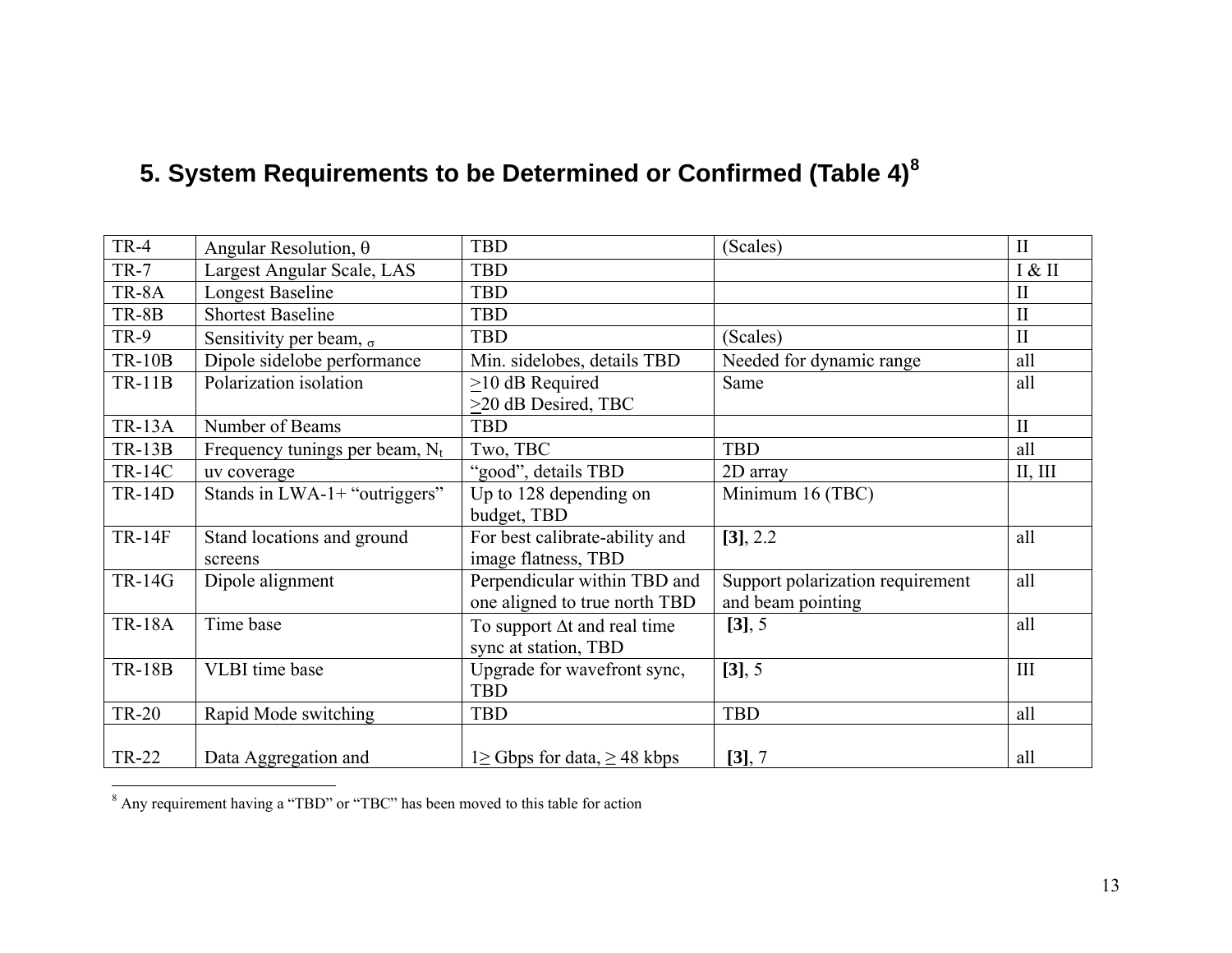|              | Communication          | bidirectional for MCS, all on<br>single fiber.        |                     |     |
|--------------|------------------------|-------------------------------------------------------|---------------------|-----|
| $TR-24B$     | Linearity              | Electronics to be linear in<br>presence of strong RFI |                     | all |
| <b>TR-25</b> | <b>Observing Modes</b> | <b>TBD</b>                                            | Partial list in [1] | all |
| PA-8B        | <b>MTBF</b>            | Requirements suggested in [4]                         | <b>TBD</b>          | all |